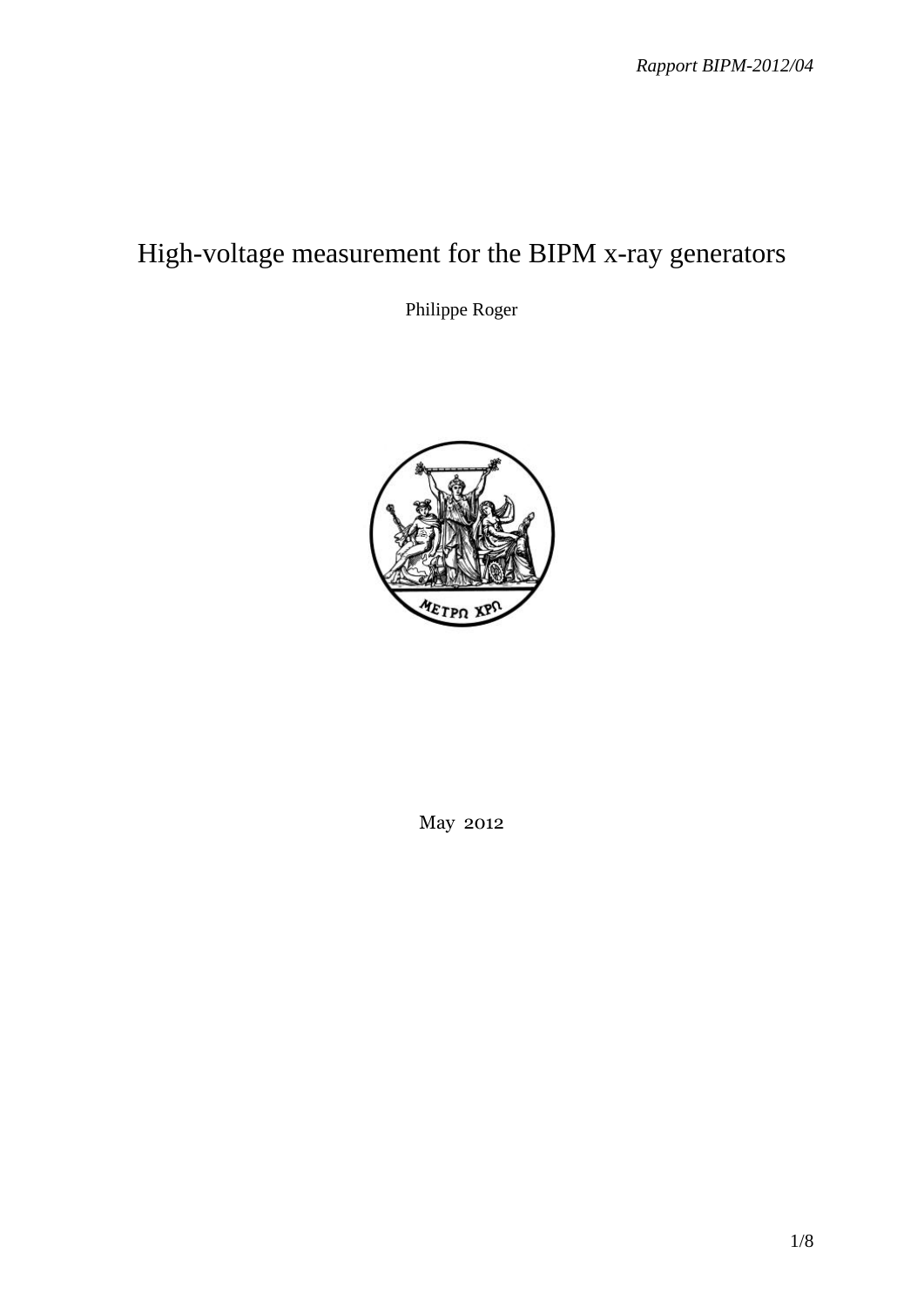# High-voltage measurement for the BIPM x-ray generators

Philippe Roger

Bureau International des Poids et Mesures, Pavillon de Breteuil, F-92312 Sèvres cedex, France

#### **ABSTRACT**

In an x-ray tube, a spectrum of x-rays is produced when an electron beam hits a target. The electron beam is produced from a filament heated by an electrical current, and the electrons are accelerated by a high voltage (for example up to 250 kV) applied between the cathode and the anode. The intensity of the x-ray beam is determined by the heating current in the filament whereas the x-ray spectrum depends on the high voltage, the material used for the target (tungsten and molybdenum are used at the BIPM) and the target angle. This report describes the arrangement that has been put in place to measure the high voltage for the low- and medium-energy facilities at the BIPM.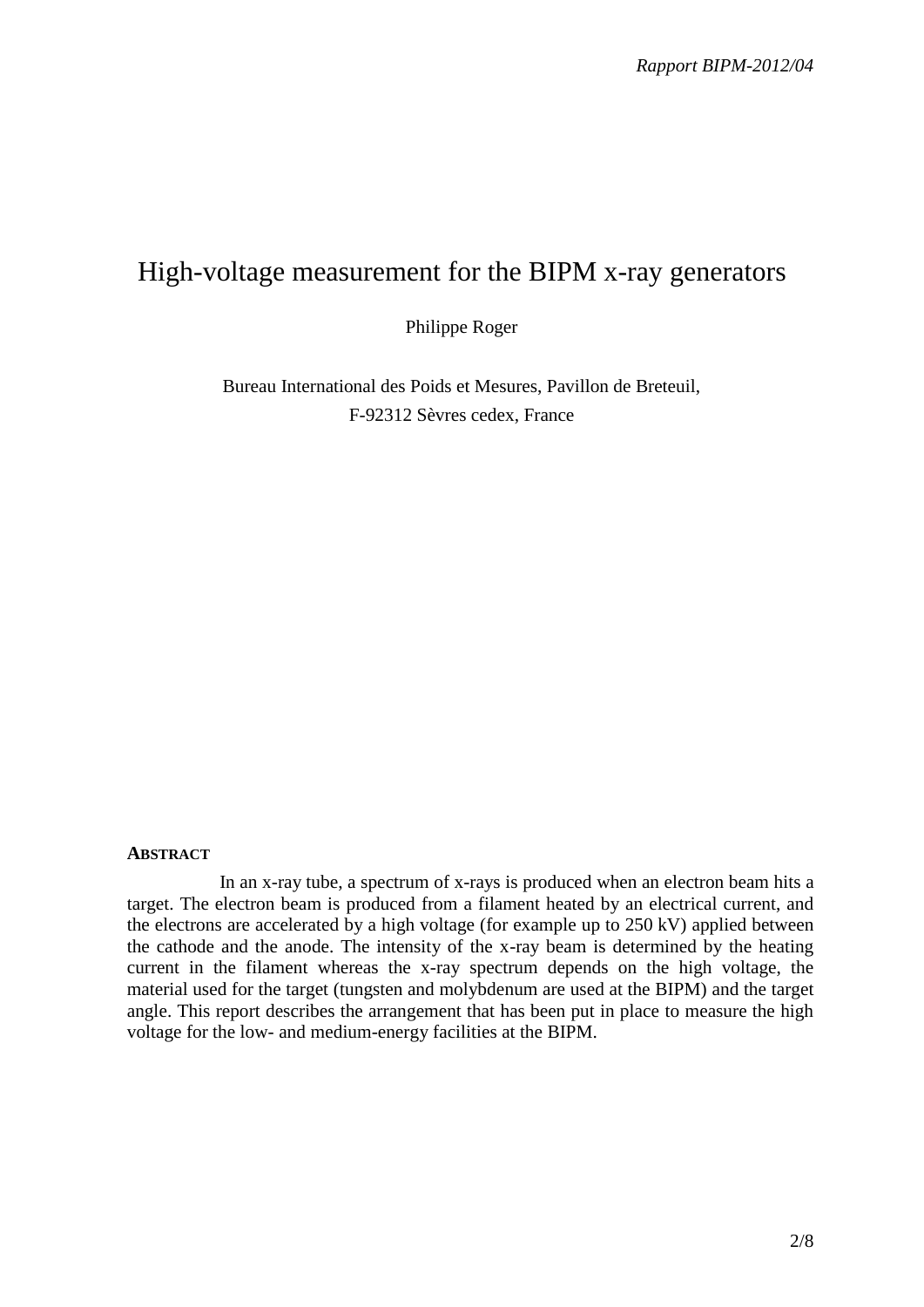#### 1 – Introduction

Following the installation of replacement x-ray tubes and high-voltage generators at the BIPM it was evident that, to monitor the stability and the repeatability of the low- and medium-energy systems, there was a need to measure the high-voltage output from the generators. To make such a measurement, three nominally identical high-voltage dividers (HVD) were constructed, each one able to operate up to an input voltage of 160 kV and dividing by a factor of approximately 10 000. Each divider must be calibrated and, to this end, a study of the behaviour of the resistors was made over a large range of input voltages. Finally, to maximize accuracy, the temperature coefficient of each high-voltage divider was measured.

#### 2 – Aims and realization of a divider

#### 2.1 Aims

Each HVD was designed to divide an input voltage in the range from 3 kV to 160 kV by a factor of about 10 000 with an accuracy of a few parts in  $10^4$ .

The choice of components was strongly influenced by ready availability, the need for long-term stability and the final cost of the equipment. Operating at such high voltages, the design had to comply with a high level of safety, not only for users of the equipment but also regarding connection to the high-voltage generators. All of the components had to be easily serviceable and the effect of the dividers on the generators had to be evaluated and minimized.

#### 2.2 Realization

#### 2.2.1 Electrical scheme

The electrical scheme for a HVD is shown in Figure 1. It comprises essentially two resistors  $R_1$  and  $R_2$ ;  $R_1$  is composed of a chain of 1000 resistors in series, grouped in sets of 100 on ten printed circuit boards (PCB) and  $R_2$  is a set of ten resistors of the same type mounted in parallel on a PCB at the output.



Divider ratio :  $V_{\text{in}} / V_{\text{out}} = 1 + (R_1 / R_2)$  $R_1 = 1000R$ ,  $R_2 = R / 10$  $V_{\text{in}}/V_{\text{out}} = 10001$ 

Figure 1. Electrical scheme of a high-voltage divider (HVD).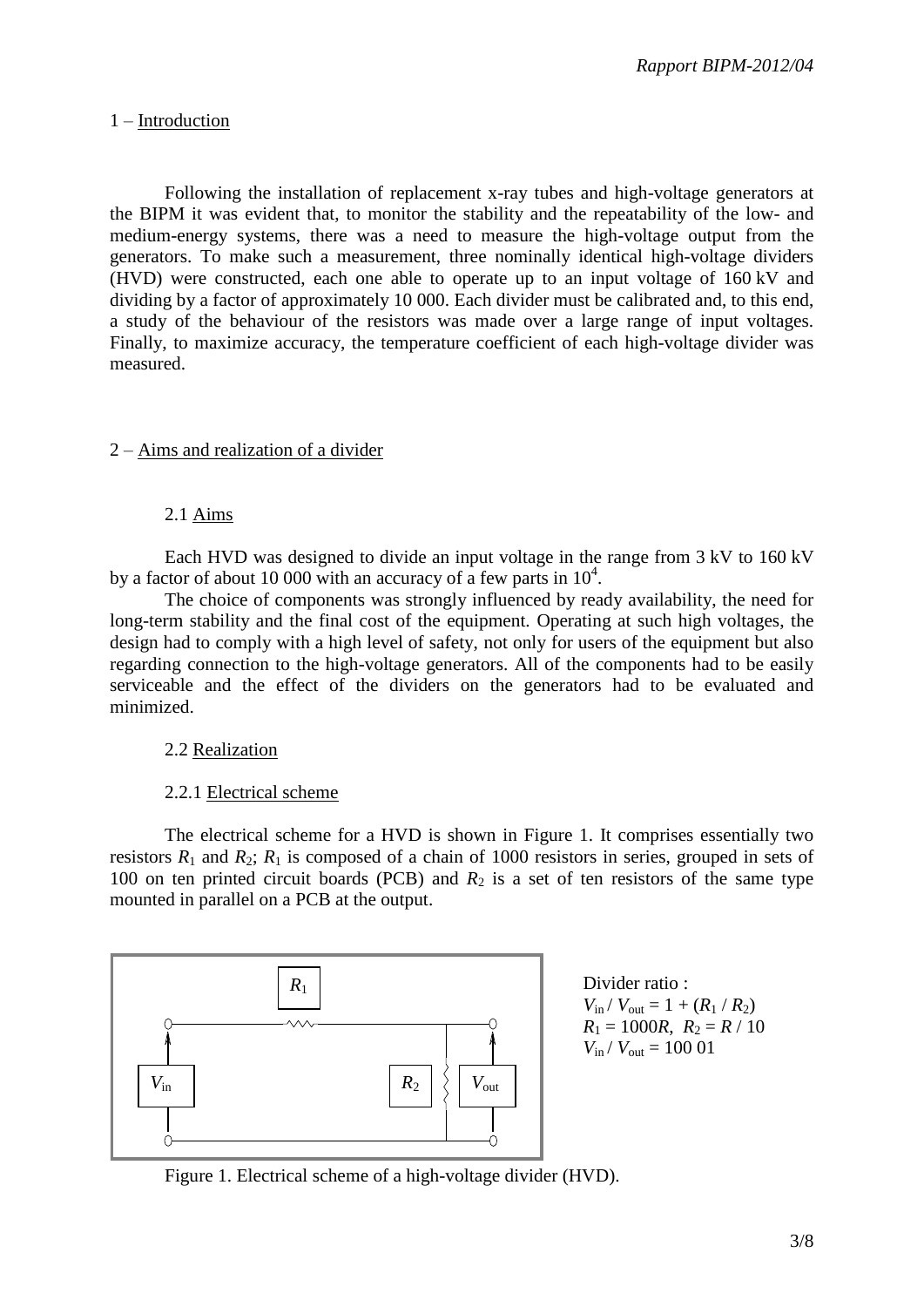#### 2.2.2 Choice of resistors

In view of the required long-term stability, precision metal film resistors were chosen. Each has a maximum voltage of 250 V, a low voltage coefficient (typically  $\langle 1 \times 10^{-6} / V \rangle$  and a low temperature coefficient, of  $15 \times 10^{-6}$  /K. The nominal resistance value  $R = 147$  kQ was chosen to ensure a high input impedance, which is around 147 M $\Omega$ . The choice of identical resistors for  $R_1$  and  $R_2$  is expected to increase stability because thermal effects and ageing should tend to cancel. A chain of a 1000 resistors was chosen for  $R_1$  to minimize the voltage on each resistor and therefore to reduce the total voltage effect (only  $R_1$  sees the high voltage). To determine the residual effect of the high voltage on the HVD, a divider model was constructed and studied (as described in section 3.1).

#### 2.2.3 Housing and connections

Each HVD is installed in a stainless steel container constructed at the BIPM. The container is connected to ground to minimize electrical noise and assure electrical safety, and is equipped with two R24 type high-voltage connectors and a BNC connector for the lowvoltage output. A holder for a temperature probe is incorporated.

#### 2.2.4 Insulation

To assure the high-voltage insulation, all resistors are submerged under insulating oil, type Shell Diala G. This mineral oil has an electrical rigidity of around  $80 \text{ kV cm}^{-1}$ , which is around ten times greater than the maximum voltage inside the divider and thus offers a significant margin of security.

## 3- Calibration

#### 3.1 Realization of a model divider

The fundamental problem to resolve is that no calibrated voltage supply is available at the BIPM for the operating range up to 160 kV. The HVD can therefore be calibrated only at relatively low voltages, up to 5 kV, where the voltage across each resistor is very much smaller. To study the effect that higher voltages on each resistor might have on the divider calibration made at low voltages, a model divider was constructed from a smaller number of identical resistors. This model was used to study the behaviour over a range of voltage levels from 3 V to 160 V per resistor, which is equivalent to an input voltage on the HVD of 3 kV to 160 kV. The electrical scheme for the model divider is shown in Figure 2. All resistors are of the same type as used in the HVD. The resistor  $R_1$  is composed of five resistors in series and  $R_2$  is a single resistor.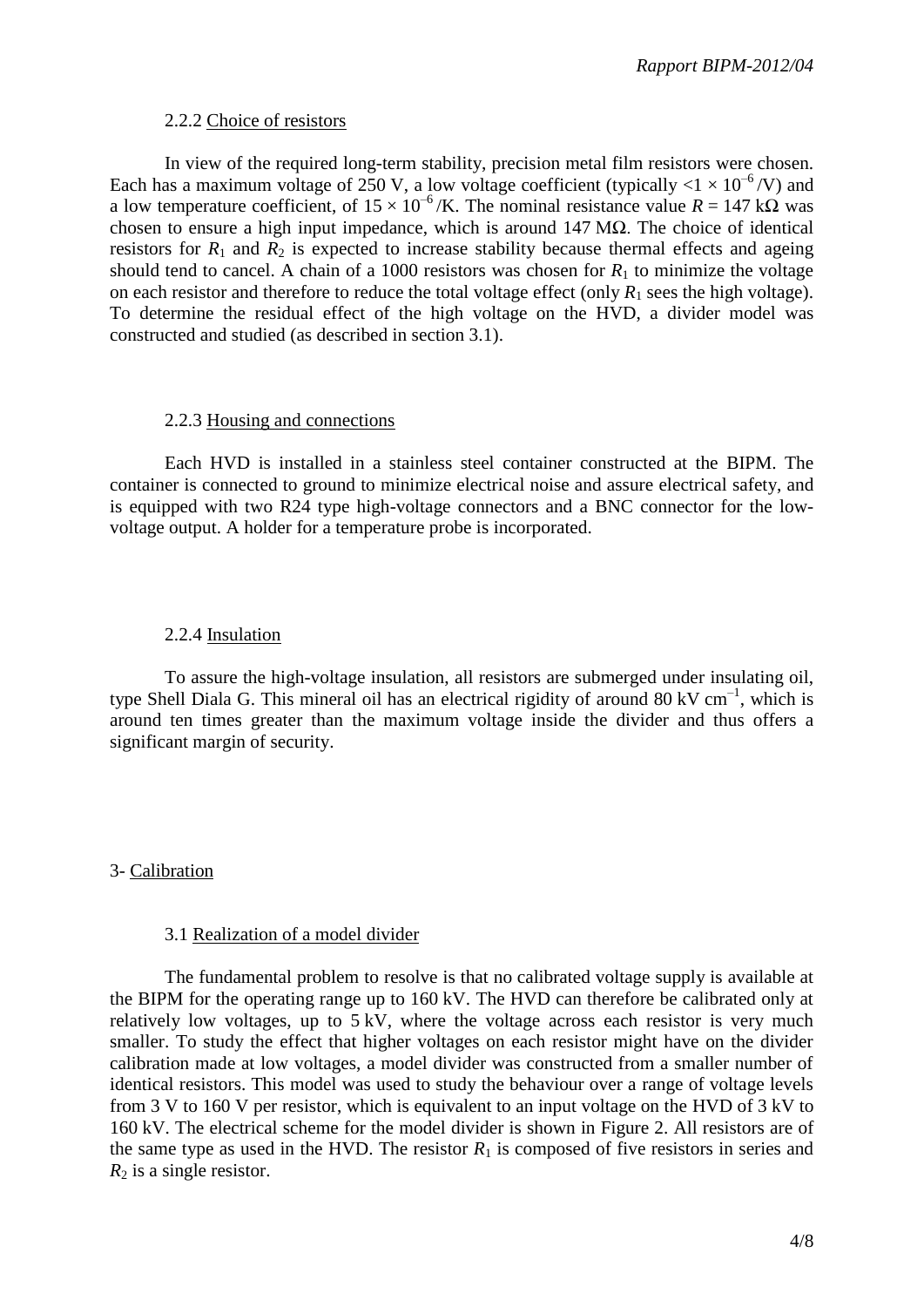

Divider ratio :  

$$
V_{\text{in}}/V_{\text{out}} = 1 + 5R/R'
$$
  
 $R = 147 \text{ k}\Omega$ ,  $R_2 = 1 \text{ k}\Omega$   
 $V_{\text{in}}/V_{\text{out}} = 736$ 

Figure 2. Electrical scheme of the model divider.

## 3.2 Determination of correction factors

#### 3.2.1 Experimental value

Figure 3 shows the ratio of the input over the output of the model divider for a well known input voltage of between 3 V and 160 V, plotted as a function of the voltage across each resistor. Two regions of voltage per resistor are identified: one where the HVD will be calibrated, with input voltages from 3 kV to 5 kV (indicated in red on the left-hand side of Figure 3), and one where the medium-energy x-ray HVDs will be operated, with generator voltages from 50 kV to 160 kV (indicated in green on the right) .



Figure 3. Calibration results for the model divider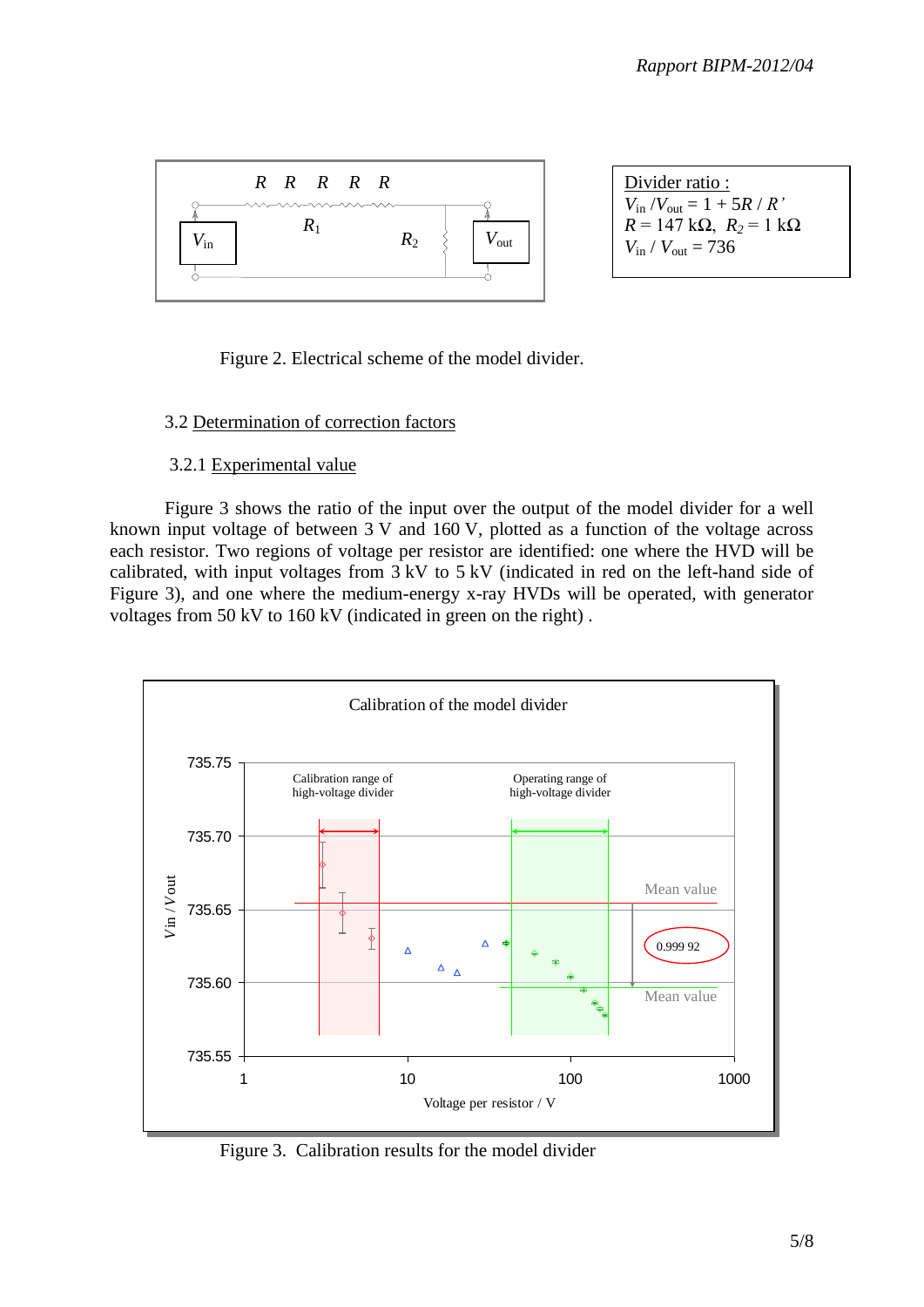The behaviour of the model divider shows very little dependence on voltage, the total variation being around 2 parts in  $10^4$ . A small correction factor  $(k_{volt})$  can be applied to correct a result obtained in the range from 3 kV to 5 kV to the value appropriate for the range over which the HVD will be used. This correction factor is evaluated from the difference between the mean value obtained over the calibration region and the mean value between 50 kV to 160 kV, representing the operating range of the HVD; for the medium-energy x-rays this gives  $k_{\text{volt}} = 0.999$  92 (4) and for the low-energy x-ray range from 10 kV to 50 kV it gives  $k_{\text{volt}} = 0.99995(4)$ .

#### 3.2.2 Theoretical value

To support the values determined by the model, estimates were calculated using the manufacturer's data for the voltage coefficient. The high voltage applied at the input of the HVD is seen only by  $R_1$ , therefore the voltage coefficient of the resistor (VCR) can be applied to this series of resistors. As shown in Figure 1 the divider ratio is

$$
V_{\text{in}} / V_{\text{out}} = 1 + (R_1 / R_2)
$$
  
R<sub>1</sub> = 1000R, R<sub>2</sub> = R / 10  
V<sub>in</sub> / V<sub>out</sub> = 100 01

We can now express the divider ratio

$$
V_{\text{in}} / V_{\text{out}} = 1 + (R_1 / R_2) \times k_{\text{volt}}
$$

where

$$
k_{\text{volt}} = 1 / (1 + (\text{VCR} \times V_{\text{r}}))
$$

 $VCR = 0.7(3) \times 10^{-6} / V$  (manufacturers spec <1  $\times 10^{-6} / V$ )  $V_r = V_{in} / 1000$  ( $V_r$  = voltage across each resistor)

| Correction factor at 30 kV                                                                   |  |
|----------------------------------------------------------------------------------------------|--|
| $k_{\text{volt}} = 1 / (1 + (1 \times 10^{-6} \times 30))$<br>$k_{\text{volt}} = 0.99998(1)$ |  |
|                                                                                              |  |
| Correction factor at 100 kV                                                                  |  |

$$
k_{\text{volt}} = 1 / (1 + (1 \times 10^{-6} \times 100))
$$
  

$$
k_{\text{volt}} = 0.999933(3)
$$

The results are in agreement with the measured values within the uncertainties, although this simple model does not explain the structure of the results in Figure 3.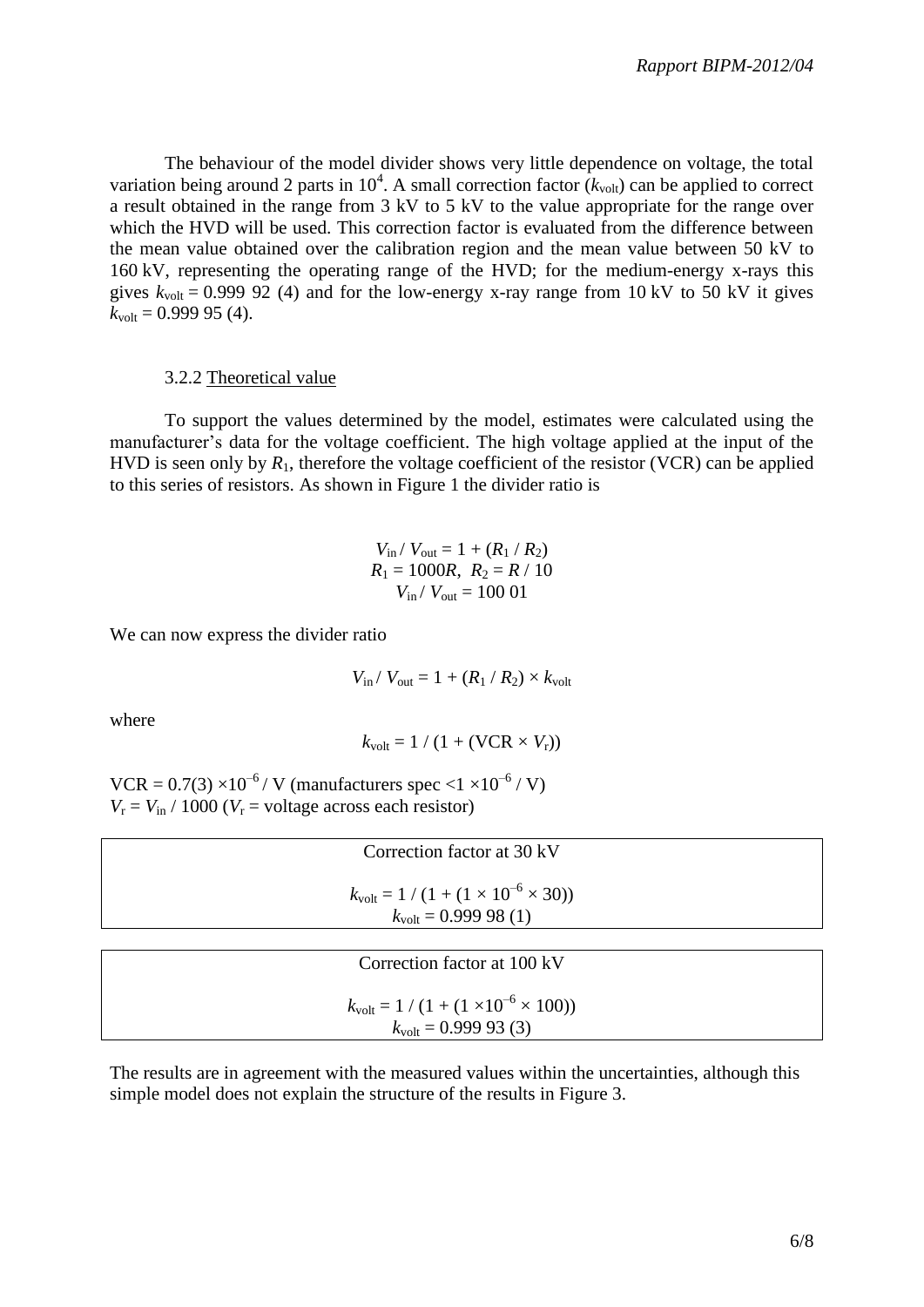#### 3.3 Determination of the temperature coefficient

When the HVD is used for medium-energy x-rays, the voltage applied at the input can reach 125 kV, in which case the power dissipated by the divider is about 100 W. Under these conditions the oil temperature can rise from room temperature at 20 °C to 27 °C during a normal day's use, and the temperature coefficient must therefore be considered. To determine this effect, each of the medium-energy x-ray HVDs was calibrated at a series of temperatures as the system warmed up under operation. Figure 4 shows the calibration results for the HVD RI DIVNEG003 as a function of temperature and Figure 5 those for RI DIVPOS004.



Figure 4. Calibration of DIVNEG003 as a function of temperature.



Figure 5. Calibration of DIVPOS004 as a function of temperature.